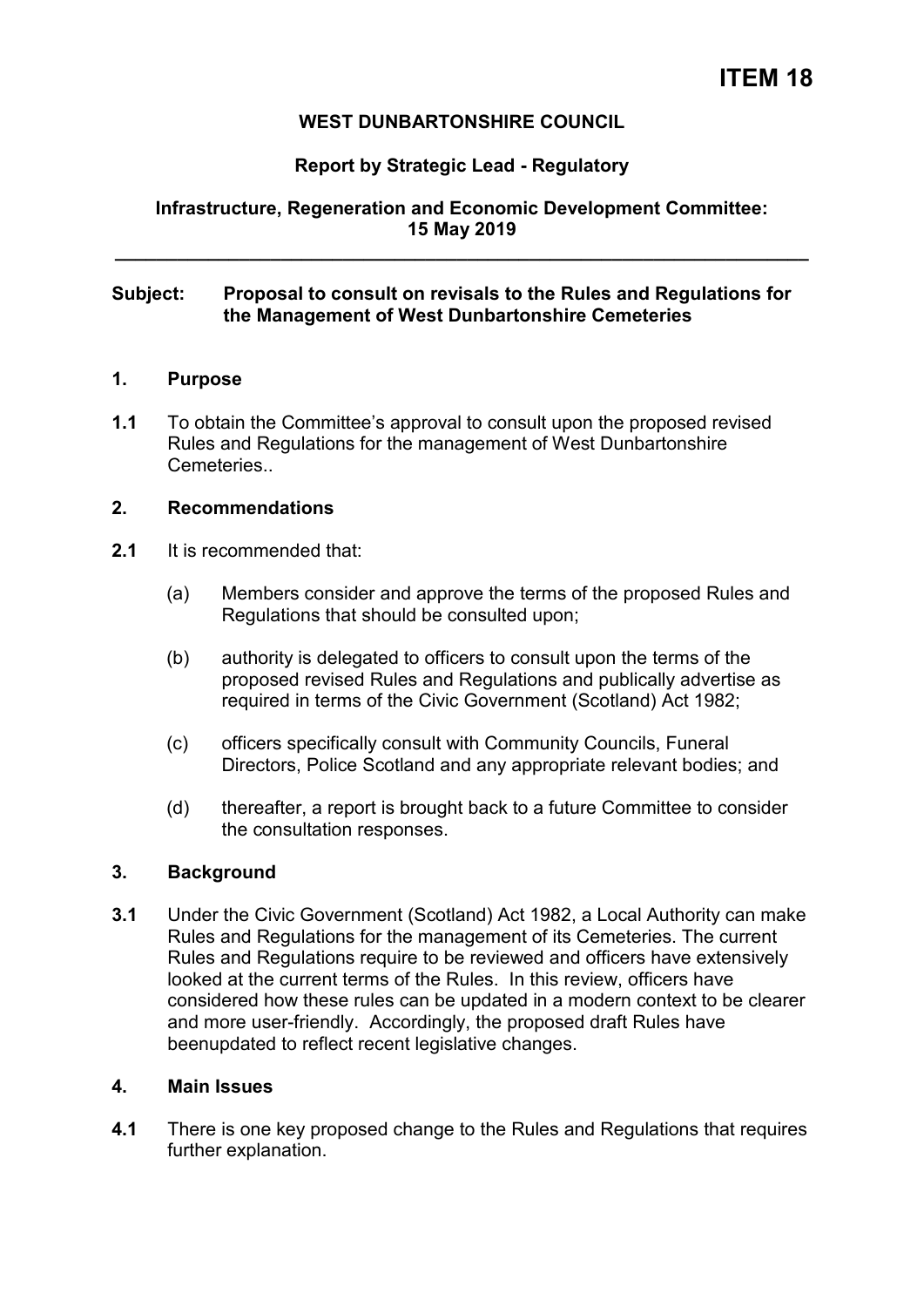**4.2** Since the last review of the Rules and Regulations there has been a legislative change with the introduction of the Burial and Cremation (Scotland) Act 2016. The 2016 Act has consolidated various Acts dating from the midnineteenth century onwards, to provide for one authoritative piece of legislation covering burial, cremation and associated arrangements.

# **5. People Implications**

**5.1** There are no personnel issues. The administration of the revised Rules and Regulations will continue to be absorbed within existing staff resources.

# **6. Financial and Procurement Implications**

**6.1** There are no financial and/or procurement implications. The administration of the revised Rules and Regulations will continue to be absorbed within existing staff resources.

# **7. Risk Analysis**

**7.1** Rules and Regulations are in place for the proper administration of West Dunbartonshire Cemeteries and are required to be consulted upon and approved by Members. A detailed risk assessment on the proposals is not required at this stage however, that may be reviewed depending on the results of the consultation.

# **8. Equalities Impact Assessment (EIA)**

**8.1** The proposal is relevant to equalities and it is noted that officers have also taken account of the need to ensure that polices and rules are as clear and accessible as possible. The Equalities Impact Screening is appended hereto as a background paper.

## **9. Consultation**

**9.1** A full public consultation on the proposed Rules and Regulations will be required. Members will require to consider the responses to the Public Consultation and, to allow this, a report will be brought back to Members following any consultation.

## **10 Strategic Assessment**

**10.1** The Council's strategic priorities have been considered and to ensure that the community is engaged, there will be a full community engagement to consult upon the terms of the Rules and Regulations.